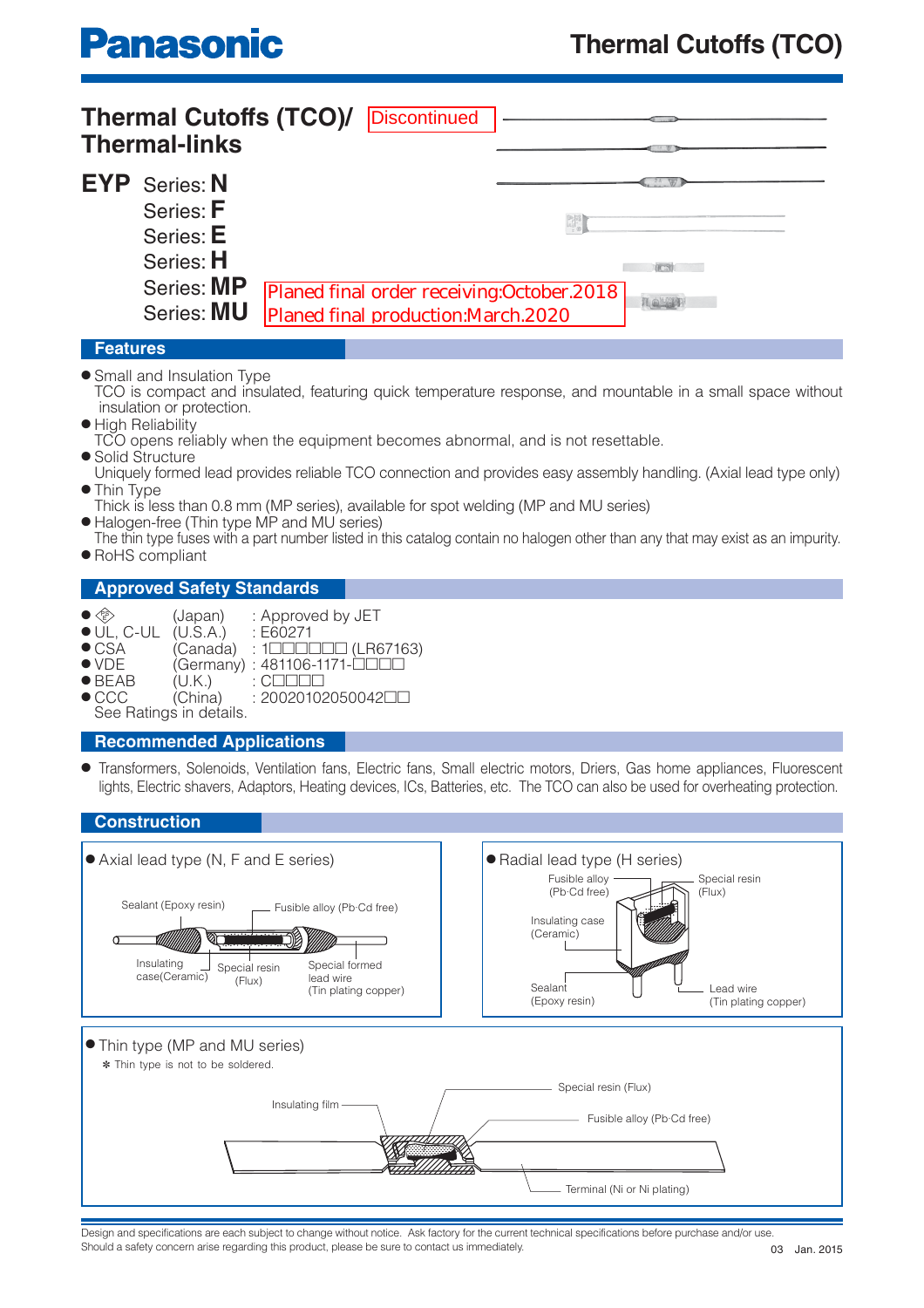# **Panasonic**

# **Ratings**

## ● N series

| Part No.  | Type No. of<br>Approved | Rated<br>Functioning                     | Functioning<br>Temp. *2 |                  | <b>Electrical Rating</b> |                | Maximum<br>Operating           | Holding<br>Temp.: Th <sup>*4</sup> | Maximum<br>Temp.                         |                                                                                              |            | <b>Approved Safety</b><br>Standards |            |            |                          |
|-----------|-------------------------|------------------------------------------|-------------------------|------------------|--------------------------|----------------|--------------------------------|------------------------------------|------------------------------------------|----------------------------------------------------------------------------------------------|------------|-------------------------------------|------------|------------|--------------------------|
|           | <b>Standards</b>        | Temp.: Tf <sup>*1</sup><br>$(^{\circ}C)$ | $(^{\circ}C)$           | AC/<br><b>DC</b> | Volt.<br>(V)             | Amp.<br>(A)    | $*3$<br>Temp.<br>$(^{\circ}C)$ | $(^{\circ}C)$                      | Limit: Tm <sup>*5</sup><br>$(^{\circ}C)$ | $\left\langle \begin{matrix} \mathbf{P} \mathbf{S} \\ \mathbf{E} \end{matrix} \right\rangle$ | UL         |                                     |            |            | CSA VDE BEAB CCC         |
|           |                         |                                          |                         | AC               | 250                      | $\overline{c}$ | 60                             | 60                                 |                                          | $\bigcirc$                                                                                   | $\bigcirc$ | $\bigcirc$                          | $\bigcirc$ | $\bigcirc$ | $\circ$                  |
| EYP2BN082 | N082                    | 86                                       | $82 + 2$                | <b>AC</b>        | 125                      | 3              | 52                             | 56                                 | 200                                      | $\overline{\phantom{0}}$                                                                     | $\bigcirc$ | $\bigcirc$                          | Ω          | $\bigcirc$ | $\equiv$                 |
|           |                         |                                          |                         | <b>DC</b>        | 50                       | $\overline{4}$ | 45                             | 50                                 |                                          |                                                                                              | $\bigcirc$ | $\bigcirc$                          | $\bigcirc$ | $\bigcirc$ | $\equiv$                 |
|           |                         |                                          |                         | <b>AC</b>        | 250                      | $\overline{c}$ | 65                             | 75                                 |                                          | $\bigcirc$                                                                                   | $\bigcirc$ | $\bigcirc$                          | $\bigcirc$ | $\circ$    | $\circ$                  |
| EYP2BN099 | N <sub>099</sub>        | 102                                      | $98^{+4}_{-3}$          | <b>AC</b>        | 125                      | 3              | 60                             | 70                                 | 200                                      |                                                                                              | $\bigcirc$ | $\bigcirc$                          | $\bigcirc$ | $\circ$    | $\overline{\phantom{0}}$ |
|           |                         |                                          |                         | DC               | 50                       | 4              | 55                             | 65                                 |                                          |                                                                                              | $\bigcirc$ | $\circ$                             | $\circ$    | $\circ$    | $\overline{\phantom{0}}$ |
|           |                         |                                          |                         | <b>AC</b>        | 250                      | $\overline{c}$ | 80                             | 90                                 |                                          | $\circ$                                                                                      | $\bigcirc$ | $\bigcirc$                          | $\bigcirc$ | $\circ$    | $\circ$                  |
| EYP2BN109 | N <sub>109</sub>        | 114                                      | $110+3$                 | <b>AC</b>        | 125                      | 3              | 76                             | 86                                 | 200                                      |                                                                                              | $\bigcirc$ | $\bigcirc$                          | Ο          | $\circ$    | $\overline{\phantom{0}}$ |
|           |                         |                                          |                         | <b>DC</b>        | 50                       | 5              | 65                             | 74                                 |                                          |                                                                                              | $\bigcirc$ | $\bigcirc$                          | $\bigcirc$ | $\circ$    | $\overline{\phantom{0}}$ |
|           |                         |                                          |                         | <b>AC</b>        | 250                      | $\mathbf{2}$   | 80                             | 90                                 |                                          | $\bigcirc$                                                                                   | $\bigcirc$ | $\bigcirc$                          | O          | $\bigcirc$ | $\circ$                  |
| EYP2BN110 | N <sub>110</sub>        | 115                                      | $110^{+3}_{-2}$         | AC               | 125                      | 3              | 76                             | 86                                 | 200                                      | $\overline{\phantom{0}}$                                                                     | $\bigcirc$ | $\bigcirc$                          | $\bigcirc$ | $\circ$    | $\overline{\phantom{0}}$ |
|           |                         |                                          |                         | <b>DC</b>        | 50                       | 5              | 65                             | 74                                 |                                          |                                                                                              | $\circ$    | $\circ$                             | O          | $\circ$    |                          |
|           |                         |                                          |                         | AC               | 250                      | $\overline{c}$ | 90                             | 100                                |                                          | $\circ$                                                                                      | $\bigcirc$ | $\circ$                             | $\bigcirc$ | $\circ$    | $\bigcirc$               |
| EYP2BN127 | N <sub>127</sub>        | 134                                      | $129 + 4$               | <b>AC</b>        | 125                      | 3              | 75                             | 90                                 | 200                                      | $\overline{\phantom{0}}$                                                                     | $\bigcirc$ | $\circ$                             | $\bigcirc$ | $\circ$    | $\overline{\phantom{0}}$ |
|           |                         |                                          |                         | DC               | 50                       | $\overline{4}$ | 65                             | 80                                 |                                          | $\overline{\phantom{0}}$                                                                     | $\bigcirc$ | $\circ$                             | $\circ$    | $\circ$    | $\equiv$                 |
|           |                         |                                          |                         | <b>AC</b>        | 250                      | $\overline{c}$ | 100                            | 110                                |                                          | $\bigcirc$                                                                                   | $\bigcirc$ | $\bigcirc$                          | $\bigcirc$ | $\bigcirc$ | $\circ$                  |
| EYP2BN134 | N <sub>134</sub>        | 139                                      | $135 + 3$               | <b>AC</b>        | 125                      | 3              | 85                             | 100                                | 200                                      | $\overline{\phantom{0}}$                                                                     | $\bigcirc$ | $\bigcirc$                          | $\bigcirc$ | $\circ$    | $\equiv$                 |
|           |                         |                                          |                         | <b>DC</b>        | 50                       | 6              | 60                             | 70                                 |                                          |                                                                                              | $\bigcirc$ | $\bigcirc$                          | $\bigcirc$ | $\circ$    | $\qquad \qquad -$        |
|           |                         |                                          |                         | <b>AC</b>        | 250                      | $\overline{c}$ | 110                            | 120                                |                                          | $\bigcirc$                                                                                   | $\bigcirc$ | $\bigcirc$                          | $\bigcirc$ | $\bigcirc$ | $\circ$                  |
| EYP2BN143 | N <sub>143</sub>        | 145                                      | $141 + 2$               | <b>AC</b>        | 125                      | 3              | 105                            | 115                                | 200                                      | $\overline{\phantom{0}}$                                                                     | $\circ$    | $\circ$                             | $\circ$    | $\circ$    |                          |
|           |                         |                                          |                         | <b>DC</b>        | 50                       | 6              | 80                             | 90                                 |                                          |                                                                                              | Ο          | $\bigcirc$                          | Ο          | $\circ$    | $\overline{\phantom{0}}$ |

Note: (1) For long lead types add the letter "L" at the end op the part number.

(2) The information of the Approved Safety Standards is furnished as of Jun. 2010.

Approved Safety Standards File No. UL:E60271, CSA:1687496(LR67163), VDE:481106-1171-0001, BEAB:C1144, CCC:2011010205464841

#### ● F series

| Part No.  | Type No. of<br>Approved | Rated<br>Functioning                     | Functioning<br>Temp. *2 |                  | <b>Electrical Rating</b> |                | Maximum<br>Holding<br>Temp.: Th <sup>*4</sup><br>Operating |               | Maximum<br>Temp.               |         | <b>Approved Safety</b><br><b>Standards</b> |            |            |            |                  |  |
|-----------|-------------------------|------------------------------------------|-------------------------|------------------|--------------------------|----------------|------------------------------------------------------------|---------------|--------------------------------|---------|--------------------------------------------|------------|------------|------------|------------------|--|
|           | <b>Standards</b>        | Temp.: Tf <sup>*1</sup><br>$(^{\circ}C)$ | $(^{\circ}C)$           | AC/<br><b>DC</b> | Volt.<br>(V)             | Amp.<br>(A)    | Temp. *3<br>$(^{\circ}C)$                                  | $(^{\circ}C)$ | $Limit: Tm*5$<br>$(^{\circ}C)$ | ◈       | UL<br>IC-UL                                |            |            |            | CSA VDE BEAB CCC |  |
| EYP1BF101 |                         |                                          |                         | AC               | 250                      |                | 65                                                         | 75            |                                | $\circ$ | Ω                                          | $\circ$    | Ο          | $\bigcirc$ | $\bigcirc$       |  |
|           | F <sub>101</sub>        | 102                                      | $98 + 3$                | AC               | 125                      | $\overline{c}$ | 60                                                         | 70            | 200                            |         | O                                          | Ο          | Ω          | $\circ$    |                  |  |
|           |                         |                                          |                         | DC               | 50                       | 3.5            | 55                                                         | 65            |                                |         | Ο                                          | О          | О          | О          |                  |  |
|           |                         |                                          |                         | AC               | 250                      |                | 80                                                         | 90            |                                | О       | Ω                                          | O          | Ω          | $\circ$    | $\bigcirc$       |  |
| EYP1BF115 | F115                    | 115                                      | $110^{+3}$              | <b>AC</b>        | 125                      | $\overline{c}$ | 76                                                         | 90            | 200                            |         | О                                          | O          | O          | $\circ$    |                  |  |
|           |                         |                                          |                         | <b>DC</b>        | 50                       | 4              | 70                                                         | 80            |                                |         | $\bigcirc$                                 | O          | Ω          | $\circ$    |                  |  |
|           |                         |                                          |                         | AC               | 250                      |                | 90                                                         | 105           |                                | $\circ$ | O                                          | $\circ$    | $\bigcirc$ | $\circ$    | $\bigcirc$       |  |
| EYP1BF134 | F <sub>134</sub>        | 134                                      | $129^{+4}_{-3}$         | <b>AC</b>        | 125                      | $\overline{c}$ | 85                                                         | 100           | 200                            |         | $\bigcirc$                                 | O          | Ο          | $\circ$    |                  |  |
|           |                         |                                          |                         | DC               | 50                       | 4              | 65                                                         | 80            |                                |         | $\bigcirc$                                 | $\circ$    | О          | $\circ$    |                  |  |
|           |                         |                                          |                         | AC               | 250                      |                | 100                                                        | 110           |                                | O       | O                                          | O          | O          | $\circ$    | $\circ$          |  |
| EYP1BF138 | F138                    | 139                                      | $135+3$                 | AC               | 125                      | 2              | 90                                                         | 105           | 200                            |         | О                                          | O          | О          | О          |                  |  |
|           |                         |                                          |                         | <b>DC</b>        | 50                       | 5              | 65                                                         | 70            |                                |         | $\bigcirc$                                 | $\bigcirc$ | Ω          | $\bigcirc$ |                  |  |
|           |                         |                                          |                         | AC               | 250                      |                | 110                                                        | 125           |                                | O       | Ο                                          | O          | Ω          | О          | $\circ$          |  |
| EYP1BF145 | F145                    | 145                                      | $141 + 2$               | <b>AC</b>        | 125                      | $\overline{c}$ | 110                                                        | 125           | 200                            |         | Ω                                          | О          | Ο          | $\circ$    |                  |  |
|           |                         |                                          |                         | DC               | 50                       | 5              | 80                                                         | 95            |                                |         | Ο                                          | О          | O          | $\circ$    |                  |  |

Note: (1) For long lead types add the letter "L" at the end op the part number.

(2) The information of the Approved Safety Standards is furnished as of Jun. 2010. Approved Safety Standards File No. UL/C-UL:E60271, CSA:1709436(LR67163), VDE:481106-1171-0003, BEAB:C1133, CCC:2011010205464842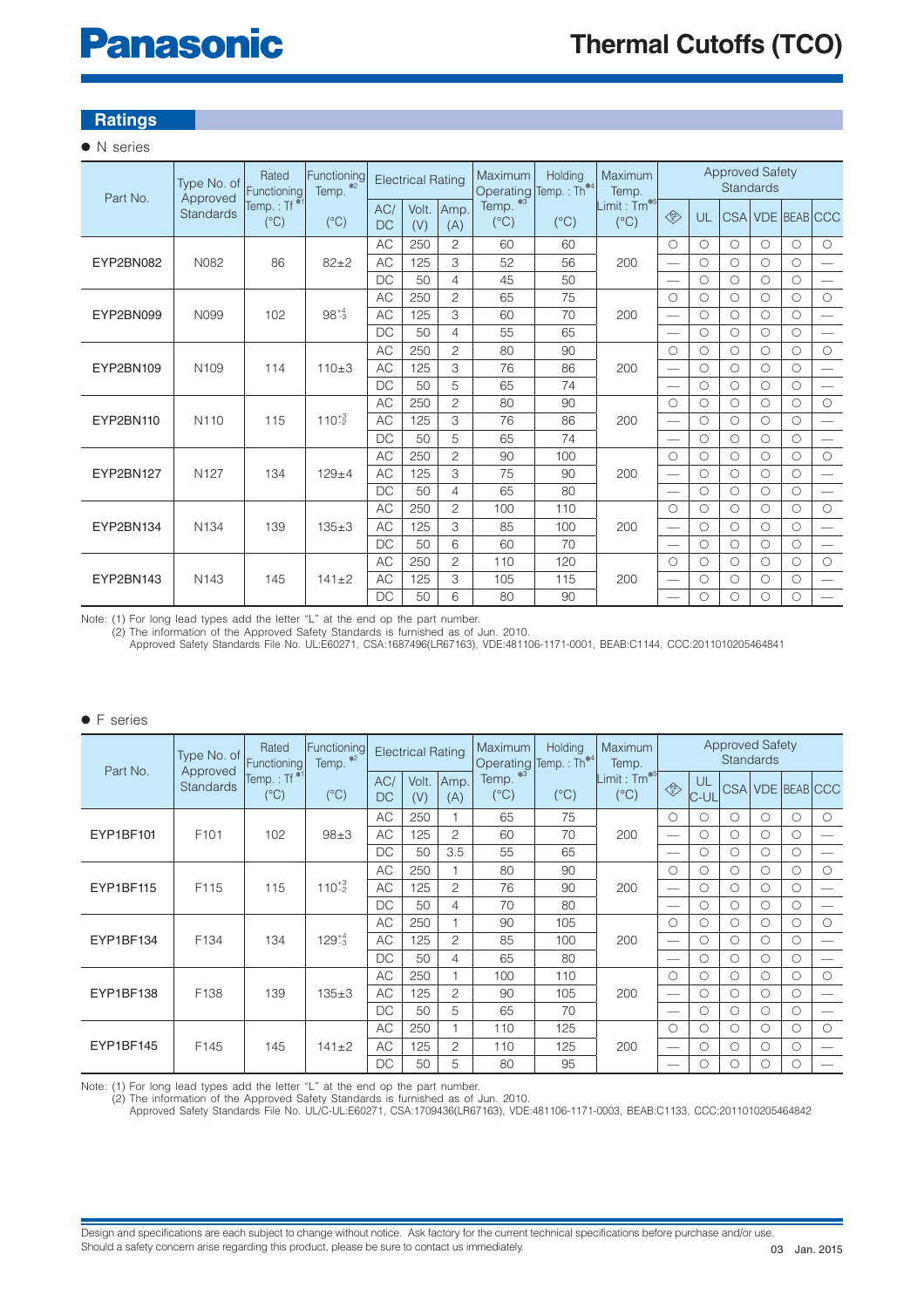# **Panasonic**

# **Ratings**

# ● E series

| Part No.   | Type No. of<br>Approved | Rated<br>Functioning            | Functioning <br>Temp. *2                                              |                  | <b>Electrical Rating</b> |                | Maximum<br>Holding<br>Operating Temp.: Th <sup>*4</sup> |               | Maximum<br>Temp.                         |                                                                                             | <b>Approved Safety</b><br><b>Standards</b> |            |   |                  |            |  |
|------------|-------------------------|---------------------------------|-----------------------------------------------------------------------|------------------|--------------------------|----------------|---------------------------------------------------------|---------------|------------------------------------------|---------------------------------------------------------------------------------------------|--------------------------------------------|------------|---|------------------|------------|--|
|            | <b>Standards</b>        | $"Temp.:Tf*1"$<br>$(^{\circ}C)$ | $(^{\circ}C)$                                                         | AC/<br><b>DC</b> | Volt.<br>(V)             | Amp.<br>(A)    | Temp. *3<br>$(^{\circ}C)$                               | $(^{\circ}C)$ | Limit: Tm <sup>*5</sup><br>$(^{\circ}C)$ | $\begin{matrix} \begin{smallmatrix} \mathcal{P} \mathcal{S} \end{smallmatrix} \end{matrix}$ | UL<br>IC-UL                                |            |   | CSA VDE BEAB CCC |            |  |
| EYP05BE101 |                         |                                 |                                                                       | <b>AC</b>        | 250                      | 0.5            | 65                                                      | 75            |                                          | $\bigcirc$                                                                                  | ∩                                          | $\bigcirc$ | ∩ | $\bigcirc$       | $\bigcirc$ |  |
|            | E <sub>101</sub>        | 102                             | $98 + 3$                                                              | <b>AC</b>        | 125                      | 1.5            | 60                                                      | 70            | 200                                      |                                                                                             | Ο                                          | O          | Ω | $\circ$          |            |  |
|            |                         |                                 |                                                                       | DC               | 50                       | 3              | 55                                                      | 65            |                                          |                                                                                             | Ο                                          | О          | О | $\circ$          |            |  |
|            |                         |                                 |                                                                       | AC               | 250                      | 0.5            | 80                                                      | 95            |                                          | $\circ$                                                                                     | Ω                                          | О          | Ο | $\circ$          | $\circ$    |  |
| EYP05BE115 | E115                    | 115                             | $110+2$                                                               | <b>AC</b>        | 125                      | 1.5            | 76                                                      | 93            | 200                                      |                                                                                             | O                                          | О          | O | $\circ$          |            |  |
|            |                         |                                 |                                                                       | DC               | 50                       | 3              | 70                                                      | 84            |                                          | $\sim$                                                                                      | Ο                                          | О          | О | $\circ$          |            |  |
|            |                         |                                 | <b>AC</b><br>250<br>0.5<br>$129^{+4}_{-3}$<br><b>AC</b><br>125<br>1.5 | 90               | 105                      |                | $\bigcirc$                                              | Ο             | $\bigcirc$                               | O                                                                                           | $\circ$                                    | $\bigcirc$ |   |                  |            |  |
| EYP05BE134 | E134                    | 134                             |                                                                       |                  |                          |                | 85                                                      | 100           | 200                                      |                                                                                             | Ο                                          | $\bigcirc$ | O | $\circ$          |            |  |
|            |                         |                                 |                                                                       | DC               | 50                       | 3              | 70                                                      | 85            |                                          |                                                                                             | Ω                                          | $\circ$    | О | $\circ$          |            |  |
|            |                         |                                 |                                                                       | AC               | 250                      | 0.5            | 100                                                     | 115           |                                          | $\circ$                                                                                     | O                                          | O          | O | $\circ$          | $\circ$    |  |
| EYP05BE138 | E138                    | 139                             | $135 + 3$                                                             | <b>AC</b>        | 125                      | 1.5            | 95                                                      | 110           | 200                                      |                                                                                             | Ο                                          | О          | О | $\circ$          |            |  |
|            |                         |                                 |                                                                       | DC               | 50                       | $\overline{4}$ | 65                                                      | 80            |                                          |                                                                                             | Ο                                          | О          | Ω | $\circ$          |            |  |
|            |                         |                                 |                                                                       | <b>AC</b>        | 250                      | 0.5            | 110                                                     | 125           |                                          | $\bigcirc$                                                                                  | ∩                                          | Ο          | ∩ | $\bigcirc$       | $\bigcirc$ |  |
| EYP05BE145 | E145                    | 145                             | $141 + 2$                                                             | <b>AC</b>        | 125                      | 1.5            | 105                                                     | 125           | 200                                      |                                                                                             | Ο                                          | О          | O | $\circ$          |            |  |
|            |                         |                                 |                                                                       | DC               | 50                       | 5              | 80                                                      | 95            |                                          |                                                                                             | ∩                                          | О          | O | О                |            |  |

Note: (1) For long lead types add the letter "L" at the end op the part number.

(2) The information of the Approved Safety Standards is furnished as of Jun. 2010. Approved Safety Standards File No. UL/C-UL:E60271, CSA:1709439(LR67163), VDE:481106-1171-0002, BEAB:C1139, CCC:2011010205464843

● H series

| Part No.  | Type No. of<br>Approved | Rated<br>Functioning                     | Functioning<br>Temp. *2 |                      | <b>Electrical Rating</b> |                | Maximum<br>Operating           | Holding<br>Temp.: Th*4   | Maximum<br>Temp.                         |                                                                                    |            | <b>Approved Safety</b> | <b>Standards</b> |                  |            |
|-----------|-------------------------|------------------------------------------|-------------------------|----------------------|--------------------------|----------------|--------------------------------|--------------------------|------------------------------------------|------------------------------------------------------------------------------------|------------|------------------------|------------------|------------------|------------|
|           | <b>Standards</b>        | Temp.: Tf <sup>*1</sup><br>$(^{\circ}C)$ | $(^{\circ}C)$           | AC/<br><b>DC</b>     | Volt.<br>(V)             | Amp.<br>(A)    | $*3$<br>Temp.<br>$(^{\circ}C)$ | $(^{\circ}C)$            | Limit: Tm <sup>*5</sup><br>$(^{\circ}C)$ | $\left\langle \begin{matrix} \mathsf{PS} \ \mathsf{ES} \end{matrix} \right\rangle$ | UL<br>C-UL |                        |                  | CSA VDE BEAB CCC |            |
|           |                         |                                          |                         | AC                   | 250                      | $\overline{c}$ | 65                             | 75                       |                                          | $\bigcirc$                                                                         | ◯          | $\bigcirc$             | $\bigcirc$       | $\bigcirc$       | $\bigcirc$ |
| EYP2BH101 | H <sub>101</sub>        | 102                                      | $98 + 3$                | AC.                  | 125                      | 3              | 60                             | 70                       | 200                                      |                                                                                    | $\bigcirc$ | $\bigcirc$             | $\bigcirc$       | $\bigcirc$       |            |
|           |                         |                                          |                         | DC                   | 50                       | 3.5            | 55                             | 65                       |                                          | $\overline{\phantom{a}}$                                                           | $\bigcirc$ | $\circ$                | $\bigcirc$       | $\circ$          |            |
|           |                         |                                          |                         | AC                   | 250                      | 2              | 80                             | 90                       |                                          | $\bigcirc$                                                                         | O          | $\bigcirc$             | $\bigcirc$       | $\bigcirc$       | $\bigcirc$ |
| EYP2BH115 | H115                    | 115                                      | $110+2$                 | AC<br>125<br>3<br>76 |                          | 86             | 200                            | $\overline{\phantom{0}}$ | $\bigcirc$                               | $\bigcirc$                                                                         | $\bigcirc$ | $\bigcirc$             |                  |                  |            |
|           |                         |                                          |                         | DC                   | 50                       | 3.5            | 74                             | 84                       |                                          | $\qquad \qquad -$                                                                  | $\bigcirc$ | $\bigcirc$             | $\bigcirc$       | $\bigcirc$       |            |
|           |                         | 134                                      |                         | AC                   | 250                      | 2              | 90                             | 95                       |                                          | $\circ$<br>$\bigcirc$                                                              |            | $\bigcirc$             | $\bigcirc$       | $\bigcirc$       | $\bigcirc$ |
| EYP2BH134 | H <sub>134</sub>        |                                          | $129_{-3}^{+4}$         | <b>AC</b>            | 125                      | 3              | 70                             | 85                       | 200                                      |                                                                                    | $\bigcirc$ | $\bigcirc$             | ◯                | $\bigcirc$       |            |
|           |                         |                                          |                         | DC                   | 50                       | 3.5            | 65                             | 80                       |                                          |                                                                                    | $\bigcirc$ | $\circ$                | $\bigcirc$       | $\circ$          |            |
|           |                         |                                          |                         | AC                   | 250                      | 2              | 100                            | 105                      |                                          | $\bigcirc$                                                                         | ∩          | $\bigcirc$             | $\bigcirc$       | $\bigcirc$       | $\bigcirc$ |
| EYP2BH138 | H <sub>138</sub>        | 139                                      | $135 + 3$               | AC                   | 125                      | 3              | 80                             | 95                       | 200                                      |                                                                                    | $\bigcirc$ | $\bigcirc$             | $\bigcirc$       | $\bigcirc$       |            |
|           |                         |                                          |                         | DC                   | 50                       | 3.5            | 75                             | 90                       |                                          |                                                                                    | ∩          | $\bigcirc$             | $\bigcirc$       | $\bigcirc$       |            |
|           |                         |                                          |                         | AC                   | 250                      | 2              | 110                            | 125                      |                                          | $\bigcirc$                                                                         | O          | $\bigcirc$             | ◯                | $\bigcirc$       | $\bigcirc$ |
| EYP2BH145 | H <sub>145</sub>        | 145                                      | $141 + 2$               | AC                   | 125                      | 3              | 100                            | 115                      | 200                                      |                                                                                    | $\bigcirc$ | $\bigcirc$             | $\bigcirc$       | $\bigcirc$       |            |
|           |                         |                                          |                         | DC                   | 50                       | 4.5            | 85                             | 100                      |                                          | $\frac{1}{2}$                                                                      | ∩          | $\bigcirc$             | $\bigcirc$       | $\bigcirc$       |            |

Note: (1) The information of the Approved Safety Standards is furnished as of Jun. 2010. Approved Safety Standards File No. UL/C-UL:E60271, CSA:1709435(LR67163), VDE:481106-1171-0004, BEAB:C1140, CCC:2011010205464844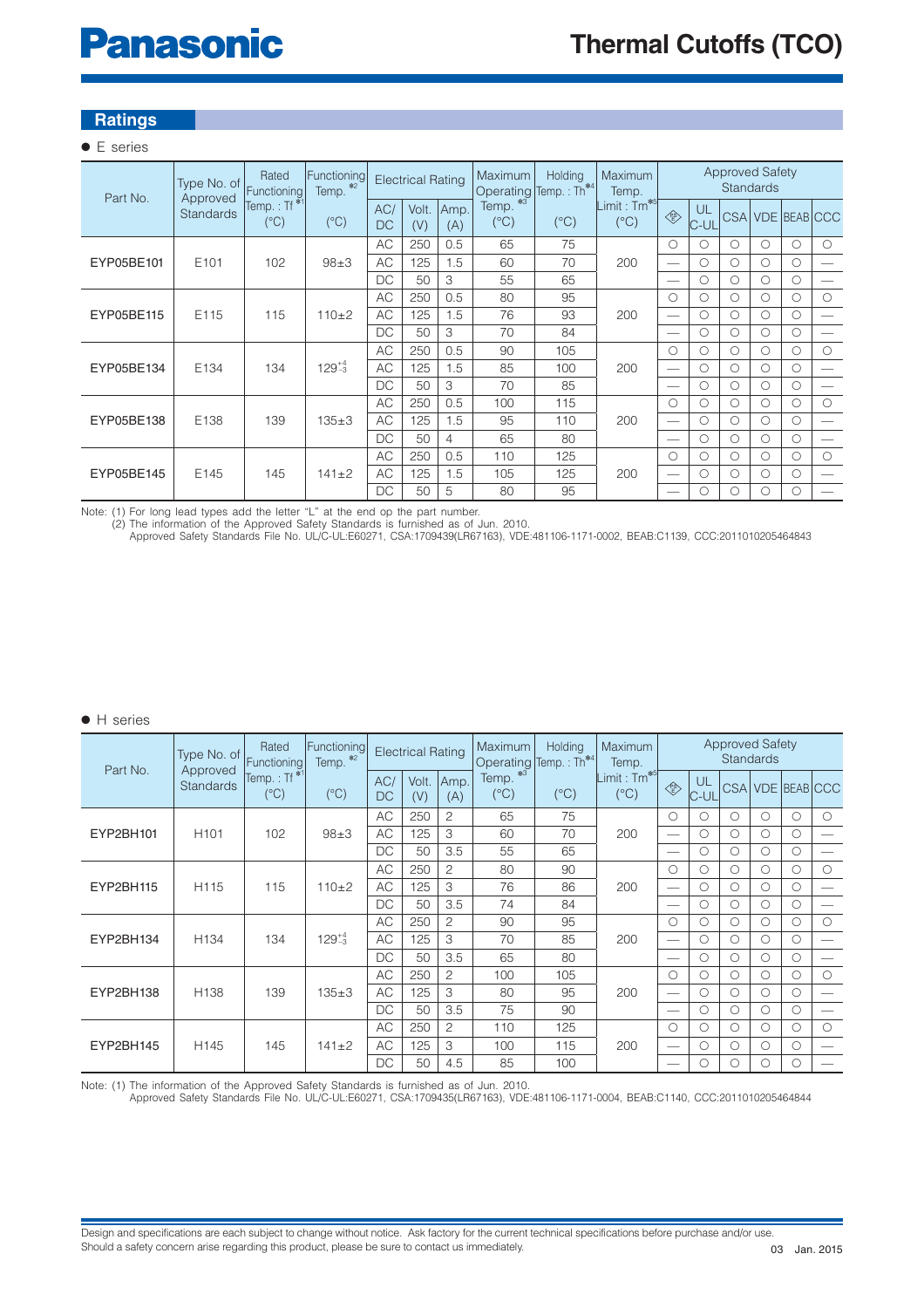# **Ratings**

#### ● MP series

| Part No.     | Rated<br>Functioning<br>Temp.: Tf $*1$<br>(°C) | Functioning<br>$*2$<br>Temp.<br>(°C) |           | <b>Electrical Rating</b> |             | Maximum<br>Operating<br>$*3$<br>Temp. | Holding<br>$\text{Temp.}: \text{Th}^{*4}$ | <b>Maximum</b><br>Temp.<br>$Limit : Tm*5$ | Approved<br>Safety<br><b>Standards</b> |
|--------------|------------------------------------------------|--------------------------------------|-----------|--------------------------|-------------|---------------------------------------|-------------------------------------------|-------------------------------------------|----------------------------------------|
|              |                                                |                                      | AC/<br>DC | Volt.<br>(V)             | Amp.<br>(A) | $(^{\circ}C)$                         | $(^{\circ}C)$                             | (°C)                                      | UL                                     |
| EYP2MP092AFT | 92                                             | $88^{+3}_{-4}$                       | DC        | 32                       |             | 55                                    | 60                                        | 135                                       |                                        |
| EYP2MP098AFT | 98                                             | $94^{+3}_{-2.5}$                     | DC        | 32                       |             | 60                                    | 65                                        | 135                                       |                                        |

Note: (1) The information of the Approved Safety Standards is furnished as of Jun. 2010. Approved Safety Standards File No. UL:E60271

#### ● MU series

| Part No.     | Rated<br>Functioning<br>Temp.: Tf $^{*1}$<br>(°C) | Functioning<br>$*2$<br>Temp.<br>(°C) |           | <b>Electrical Rating</b> |             | Maximum<br>Operating<br>$*3$<br>Temp.<br>(°C) | Holding<br>Th.<br>lemp. | Maximum<br>Temp.<br>$Tm^{*5}$<br>$\mathsf{Limit} :$ | Approved<br>Safety<br><b>Standards</b> |
|--------------|---------------------------------------------------|--------------------------------------|-----------|--------------------------|-------------|-----------------------------------------------|-------------------------|-----------------------------------------------------|----------------------------------------|
|              |                                                   |                                      | AC/<br>DC | Volt.<br>(V)             | Amp.<br>(A) |                                               | $\binom{10}{0}$         | (°C)                                                | UL                                     |
| EYP4MU092GFD | 92                                                | $89^{+3}_{-4}$                       | DC        | 32                       |             | 55                                            | 55                      | 135                                                 |                                        |

Note: (1) The information of the Approved Safety Standards is furnished as of Jun. 2010.

Approved Safety Standards File No. UL:E60271

✽1 Rated Functioning Temperature (Tf)

The temperature at which a TCO changes its state of conductivity to open circuit with loading detection current only.<br>Tolerance;<br>Tolerance; U.CSA, VDE, BEAB, CCC; -<sub>18</sub> °C<br>The functioning Temperature (Fusing-off temperatur 0

temperature by 1 °C per minute and with loading the detective current 0.1 A or less.

✽3 Maximum Operating Temperature The maximum temperature at which a TCO can be maintained while conducting rated current for 1000 h.

 For details please refer to specification. ✽4 Holding Temperature (Th)

 The maximum temperature at which a TCO can be maintained while conducting rated current for 168 h which will not cause a change in state of conductivity to open circuit.

✽5 Maximum Temperature Limit (Tm)

The maximum temperature at which a TCO can maintains its mechanical and electrical properties without closing again for 10 minutes after a TCO has changed its state of conductivity.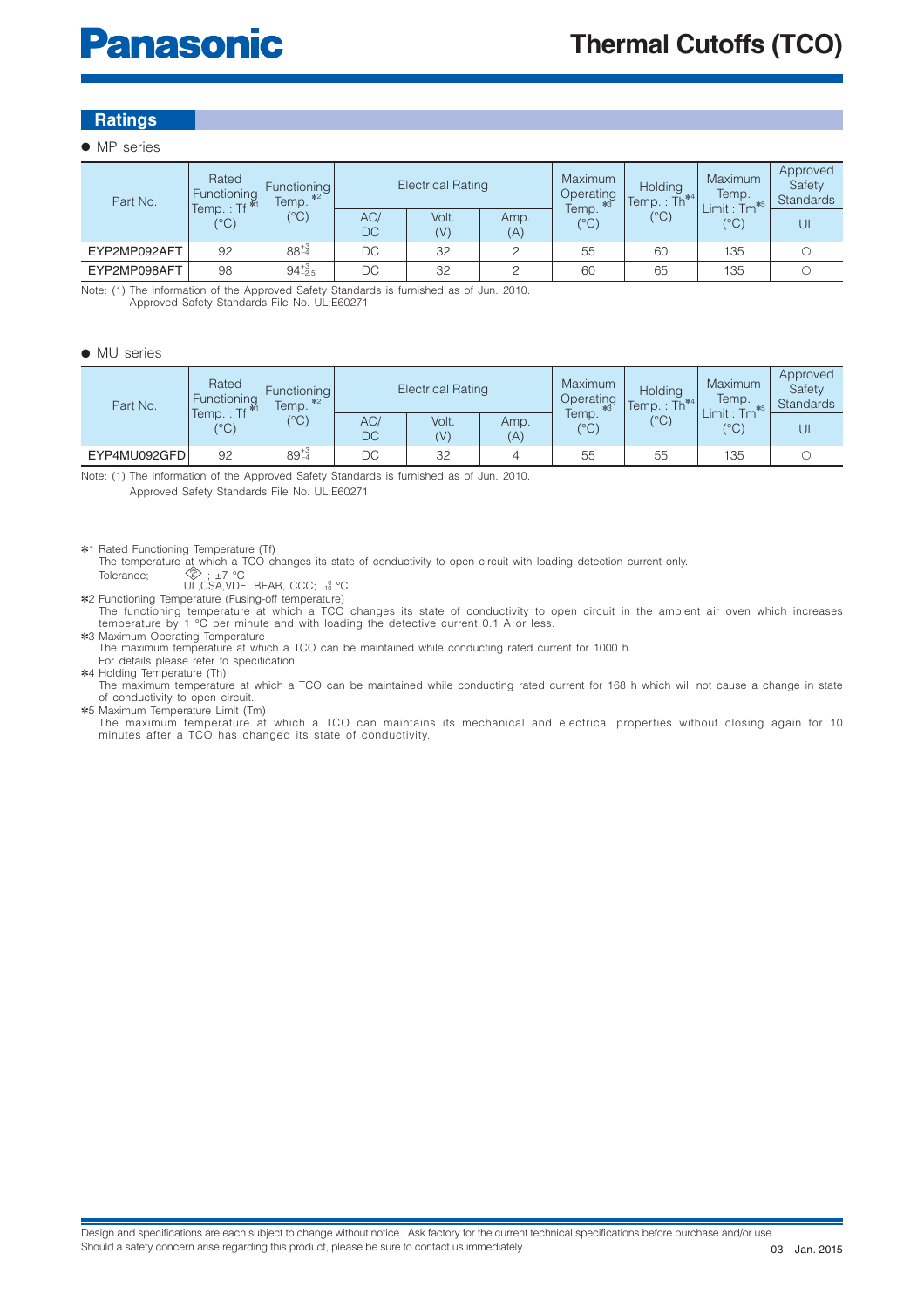# **Dimensions in mm (not to scale)**

● Axial lead type



|                                      | Dimensions (mm) |           |                                                                    |          |  |  |  |  |  |  |  |
|--------------------------------------|-----------------|-----------|--------------------------------------------------------------------|----------|--|--|--|--|--|--|--|
|                                      | ΦD              | $\phi$ D1 |                                                                    | $\phi$ d |  |  |  |  |  |  |  |
| N Series $ 9.0 \pm 1.0 2.5 \pm 0.2 $ |                 |           | 3 max. 38±3 (*78±3) 0.60±0.05                                      |          |  |  |  |  |  |  |  |
|                                      |                 |           | F Series 6.0±1.0 1.85-0.15 2.2 max. 38±3 (*68±3) 0.53±0.02         |          |  |  |  |  |  |  |  |
|                                      |                 |           | E Series   5.0±0.5   1.5±0.1   1.8 max.   38±3 (*68±3)   0.53±0.02 |          |  |  |  |  |  |  |  |

(✽) For long lead types add the letter "L" at the end op the part number.

● Thin type

#### EYP2MP◻◻◻AFT



| • Radial lead type |  |
|--------------------|--|
|--------------------|--|



#### EYP4MU◻◻◻GFD



|                            | Dimensions (mm) |               |                 |               |               |             |        |                 |              |  |  |  |  |
|----------------------------|-----------------|---------------|-----------------|---------------|---------------|-------------|--------|-----------------|--------------|--|--|--|--|
|                            |                 |               |                 | ᅳ             |               |             | H)     |                 |              |  |  |  |  |
| EYP2MP <sub>DD</sub> DAFT  | $24.5 \pm 0.5$  | $7\pm0.2$     | $0.64 \pm 0.15$ | $4.2 \pm 0.5$ | $2.3 \pm 0.2$ | $7.9 + 0.5$ | (12.4) | $.10{\pm}0.02$  | -            |  |  |  |  |
| EYP4MU <sub>IIIO</sub> GFD | $26.5 \pm 0.5$  | $4.5 \pm 0.4$ | $.00+0.15$      | $10.5 + 0.5$  | 3.0±0.2       | (8.0)       | (8.0)  | $0.15 \pm 0.02$ | $.8{\pm}0.5$ |  |  |  |  |

## **Marking**

The following items are indicated on TCO.

- N, F, E, H Series : Type No., Date Code, Trade Mark, <PS>E Mark, JET, Rated Functioning Temperature, Rated Current
- MP, MU Series : Type No., Date Code, Trade Mark

| <b>Packaging Methods</b>   |                          |              |                        |
|----------------------------|--------------------------|--------------|------------------------|
| Part No.                   | <b>Standard Quantity</b> | <b>Style</b> | Mass (Weight) [mg/pc.] |
| EYP2BNOOD                  | $2,000$ pcs./Box         |              | 340                    |
| EYP2BNOOOL                 | $2,000$ pcs./Box         |              | 510                    |
| $EYP1BF\Box\Box\Box$       | 3,000 pcs./Box           |              | 220                    |
| EYP1BF <sub>IIII</sub>     | $4,000$ pcs./Box         |              | 330                    |
| EYP05BE                    | $4,000$ pcs./Box         | <b>Bulk</b>  | 210                    |
| EYP05BE <sub>IIII</sub>    | 5,000 pcs./Box           |              | 320                    |
| EYP2BH <sub>III</sub>      | $1,500$ pcs./Box         |              | 350                    |
| EYP2MP <sub>IIIIAFT</sub>  | 2,000 pcs./Box           |              | 54                     |
| EYP4MU <sub>IIIO</sub> GFD | 1,000 pcs./Box           |              | 130                    |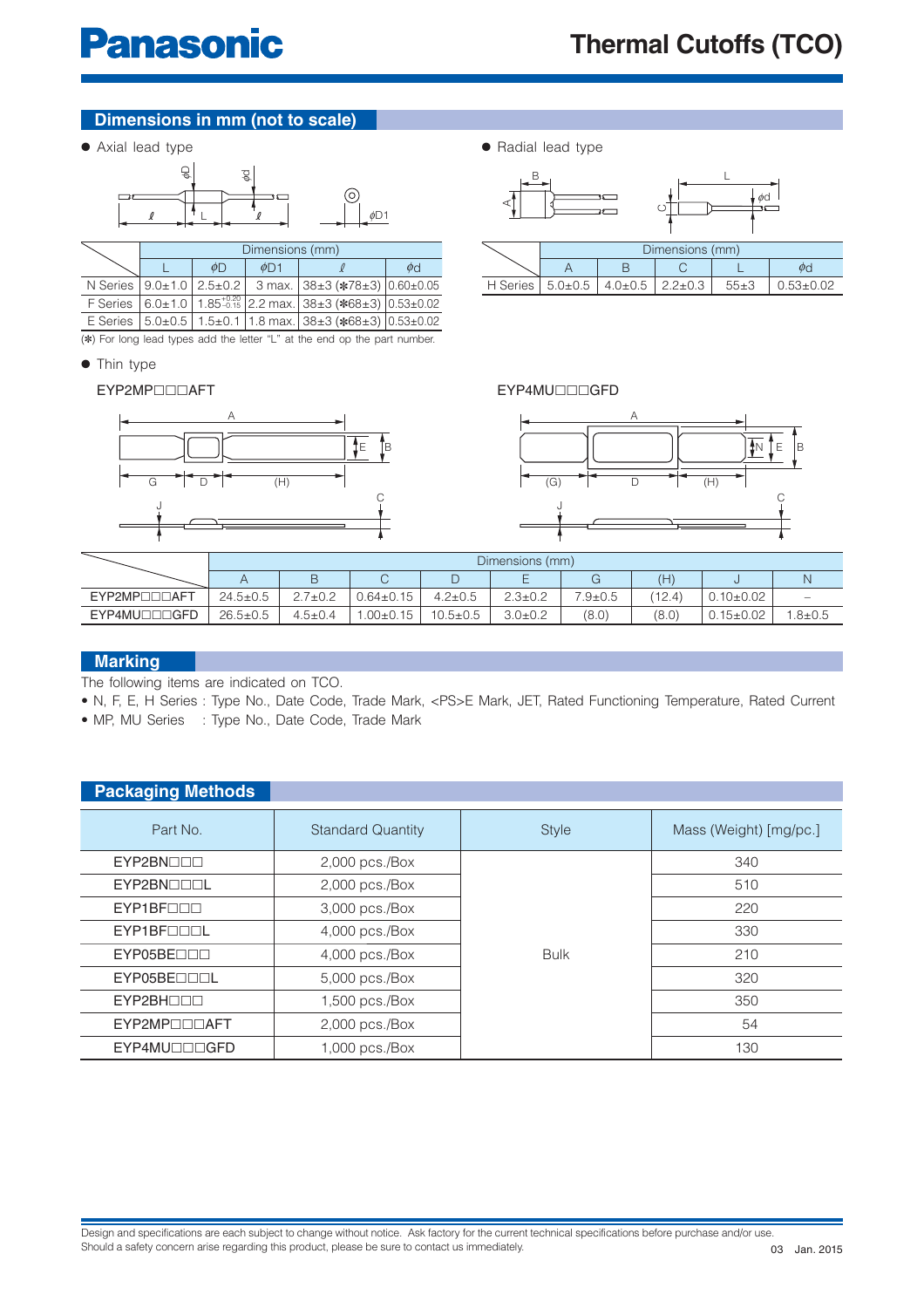## A Safety Precautions (Handling Precautions)

The following are precautions for individual products. Please also refer to the common precautions for fuses in this catalog.

#### ● Design Applications

- 1. Use the TCO within their specified temperature and electrical ratings.
	- 1) Use the TCO under the maximum operating temperature specified in the individual specification.
	- Using the TCO under a higher temperature than the maximum operating temperature may cause premature opening or opening delay.
	- When the TCO is continuously used at the temperature close to the functioning temperature, the TCO may operate while being used.
	- When the TCO is continuously used at the temperature higher than the maximum operation temperature, the TCO may be degraded and may not operate normally at the specified temperature.
	- 2) The holding temperature is defined as the highest temperature at which the TCO is activated continuously at the rated current for 168 hours. The TCO can not be used over 168 hours exceeding the holding temperature.
	- 3) Equipment should be designed so that its over shoot does not exceed the maximum temperature limit after the TCO operates.
	- 4) If the TCO is activated by voltage higher than the rated voltage or current higher than the rated current, the TCO produces excessive heat, resulting in premature opening. The arc generated in such operating conditions will result in abnormal appearance (crack on body) and insufficient insulation.
	- When TCO is operated in an abnormal mode while the rated voltage and/or the rated current being exceeded, it may not cut off the circuit.
	- 5) Thermal element may be transformed and TCO may open when it is used in the environment from which an excessive temperature change (such as outdoor) is repeated. Investigate the environment where TCO is used.
	- 6) Where transient overload is expected to be applied, repeat the tests under the worst conditions.
	- 7) The TCO cannot be used as a current sensitive fuse.
- 2. To fully use the function of the TCO, a suitable TCO for each equipment application must be selected.
	- 1) Tests should be repeated for the finished equipment to confirm that the TCO does operate as expected.
	- 2) To improve thermal response of the TCO, put the main body of the TCO and the lead wires(terminals) as close to the heat source as possible and the place where the TCO is evenly heated. If the temperatures transferred to the main body and to the lead wires(terminals) are largely different from each other, defective operation may occur, causing arcing and deterioration of insulation.
- 3. Avoid application of excessive vibration and mechanical stress to the TCO. Otherwise, failure of the fusible alloy or lead wires, or damage to the main body may occur.
- 4. The following 1) and 2) are precautions for thin type TCO (MP and MU series)
	- 1) TCO body and terminals must be properly fixed when the TCO is mounted in the equipment. It may cause breaking of thermal element and/or terminals, or damages of the TCO body, or other failure when the body or terminals is not properly connected. Avoid a transport under the condition with a connection only a single side of terminal and the equipment as it might cause breaking of thermal element and/or terminals, or damages of the TCO body, or other failure due to the vibration or mechanical stress on the transportation.
	- 2) When TCO is mounted in the equipment, terminals must be aligned with the body. If TCO body and terminals are mutually mounted askew, it might cause breaking of thermal element and/or terminals. Also after assembling TCO in the equipment, avoid pulling, bending, pushing stress and twisting stress in the TCO body and terminals in order not to cause breaking of thermal element and/or terminals, or damages of the TCO body.
- 5. When sealing the TCO with resin, select a resin that does not corrode the seals or the lead wires(terminals). When sealing the overall TCO with resin, determine the fixing conditions by repeating the test using your final product to check whether or not the resin properties (e.g. expansion, contraction, and curing temperature) affect the TCO and whether or not the TCO can operate normally.
- 6. When immersing equipment with a TCO in varnish or solvent and then drying it, repeat the test to check whether or not the varnish or solvent used dissolved the coating of the TCO or caused damage, such as cracks, before performing the treatment again.
- 7. Do not use under the following environments.
	- 1) In liquids such as water, oil, chemical and organic solvents
	- 2) In direct sunlight, outdoors or in dusty atmospheres
	- 3) In places where water condensation occurs
	- ✽ Use in the following environments may affect the performance of the TCO; Verify performance and reliability before production use.
	- (1) In places full of corrosive gases such as sea breeze,  $Cl_2$ ,  $H_2S$ ,  $NH_3$ ,  $SO_2$  and  $NO_2$
	- (2) In environments with high static electricity and/or strong electromagnetic waves.
- 8. Do not use the TCO in aerospace equipment, atomic energy equipment, military weapons, life saving equipment, automobile, etc.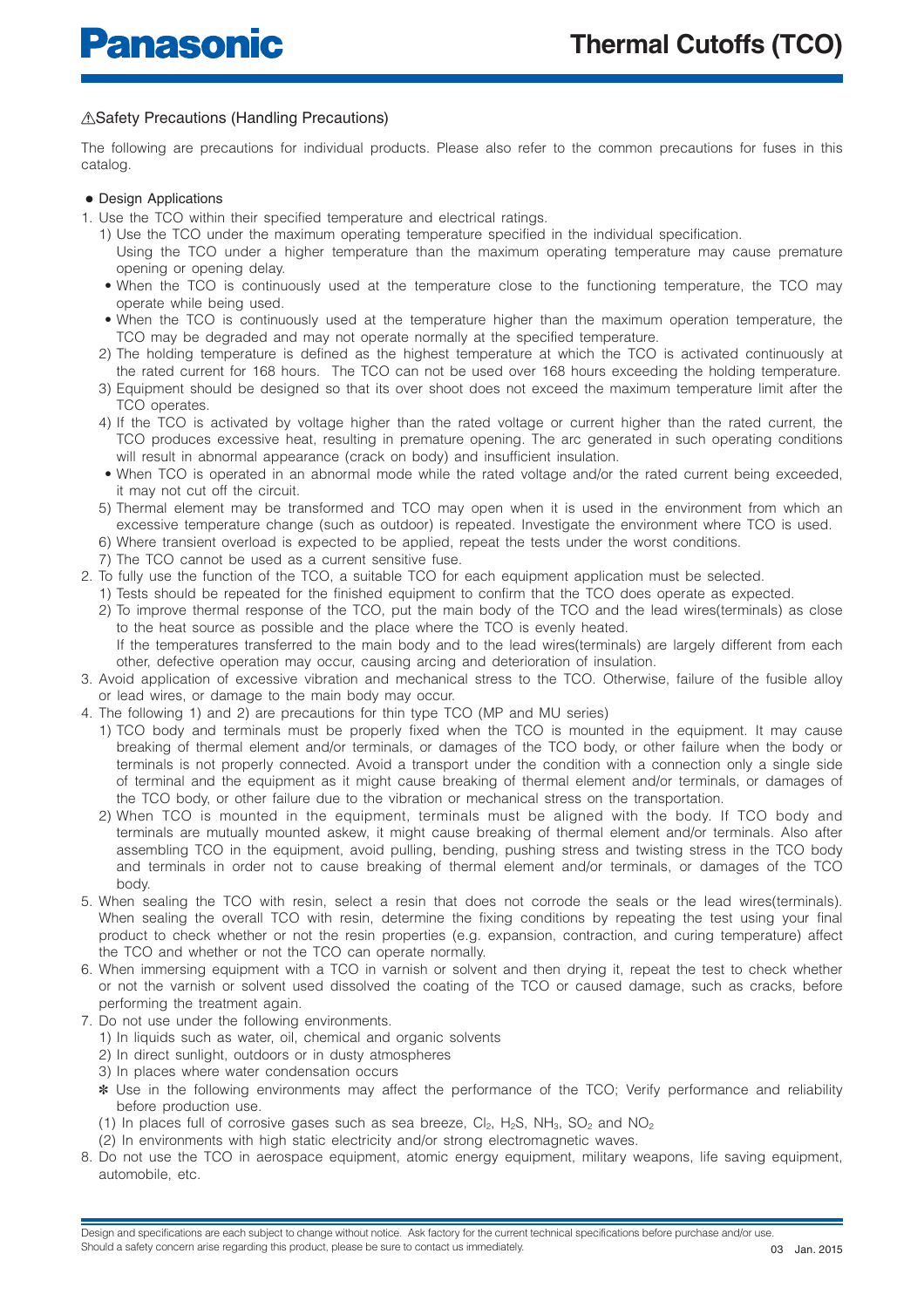#### ● Instruction

- 1. Forming and Cutting
	- 1) Lead wires(terminals) are to be bent or cut at least 3 mm away from the TCO seals to avoid damaging the TCO (axial / radial type) or body (thin type). The TCO seals (axial / radial type) shall not be grasped with any tools or holders. Terminals of thin type TCO are to be grasped before they are bent. (See Fig.1)
	- 2) The lead wires and terminals shall not be nicked, fractured or burned.
	- The body and/or seals must not be damaged, burned or overheated.
	- 3) It is recommended that experimental assembly trials, should be done so that it can be verified that manufacturing procedures will not exceed the maximum tested "pull" and "push" forces of 20 N (MP series:5 N, MU series:10 N) and 5 N respectively on the lead wires (terminals), or induce excessive twisting.
	- 4) Do not repeat bending terminals of thin type TCO.



#### 2. Soldering, Welding, Calking

1) Lead wires are to be soldered with the standard conditions shown in Table 1.

Excessive soldering heat and soldering time may cause damage to a TCO.

- If higher temperature, longer time or shorter lead length exist rather than the conditions of Table 1, it is recommended to run tests for finding the soldering conditions that do not damage the TCO. Also, use of tools such as pliers are recommended to dissipate the soldering heat by grasping lead wires between the TCO body and soldering point.
- 2) Avoid preheating and gradual cooling as much as possible. However if preheating and gradual cooling is done, set the process conditions after confirming that the TCO is not affected by these procedures.
- 3) Do not use reflow soldering.
- 4) Thin type (MP and MU series) is not to be soldered.
- 5) If water or solvent is used for cleaning flux after soldering, check and confirm the reliability of the agent.
- 6) Lead wires are to be clamped at least 3 mm away from the seals. Improper connections may cause damage to the seals or other parts and may result in nuisance tripping of
- the devices due to the generation of excessive heat at a faulty high resistance junction. 7) Set the conditions for welding and calking only after checking contact resistance and connection strength.
- 8) When resoldering or rewelding, cool the TCO under room conditions.
- 9) When the TCO is heated by soldering or welding, be careful not to pull, push or twist the TCO lead wires.

|                   | Temperature of Soldering: 300 °C<br>Time: 3 s<br>Type No. |                           |                  |                                     |          |  |  |  |  |  |  |  |
|-------------------|-----------------------------------------------------------|---------------------------|------------------|-------------------------------------|----------|--|--|--|--|--|--|--|
| Lead Length $(l)$ |                                                           |                           |                  |                                     |          |  |  |  |  |  |  |  |
| 30 mm             |                                                           | F <sub>101</sub>          | E <sub>101</sub> | H <sub>101</sub>                    |          |  |  |  |  |  |  |  |
| $25 \text{ mm}$   | N082, N099                                                |                           |                  | E115, E134, E138   H115, H134, H138 |          |  |  |  |  |  |  |  |
| $20 \text{ mm}$   | N109, N110                                                | F115, F134,<br>F138, F145 | E145             | H <sub>145</sub>                    |          |  |  |  |  |  |  |  |
| $15 \text{ mm}$   | N127, N134, N143                                          |                           |                  |                                     | $\theta$ |  |  |  |  |  |  |  |

#### Table-1 Soldering Conditions

3. Sufficiently flexible, appropriate free length and proper size wire should be used for splice connection. Connection including connectors used for splicing shall be of the low resistance type, and they shall be made mechanically secure.

4. Where the lead wires of the TCO is tied with string, put them at least 10 mm apart from the seals of the main body of the TCO.

5. Quality control notes

1) Measurement of resistance between lead wires (terminals) and checking of the internal status with X-rays are effective means to confirm the status of the TCO on delivery and after mounting in the equipment.

6. Storage method

- 1) Store the TCO in packing cases or in polyethylene bags within the temperature range -10 °C to +40 °C and RH of 30 % to 75 %. Store them at a location where no rapid changes of temperature or humidity or no direct sunlight is applied. The location must also be free from vibration and shock .
- 2) Avoid storage in places containing corrosive gases such as sea breeze,  $Cl_2$ ,  $H_2S$ ,  $NH_3$ ,  $SO_2$  and  $NO_2$ .
- 3) The period of guarantee for performance such as solderability is for one year after our delivery; and this condition applies only where the storage method specified in above has been followed.
- 7. Do not repair a TCO. Replace it with a new part.